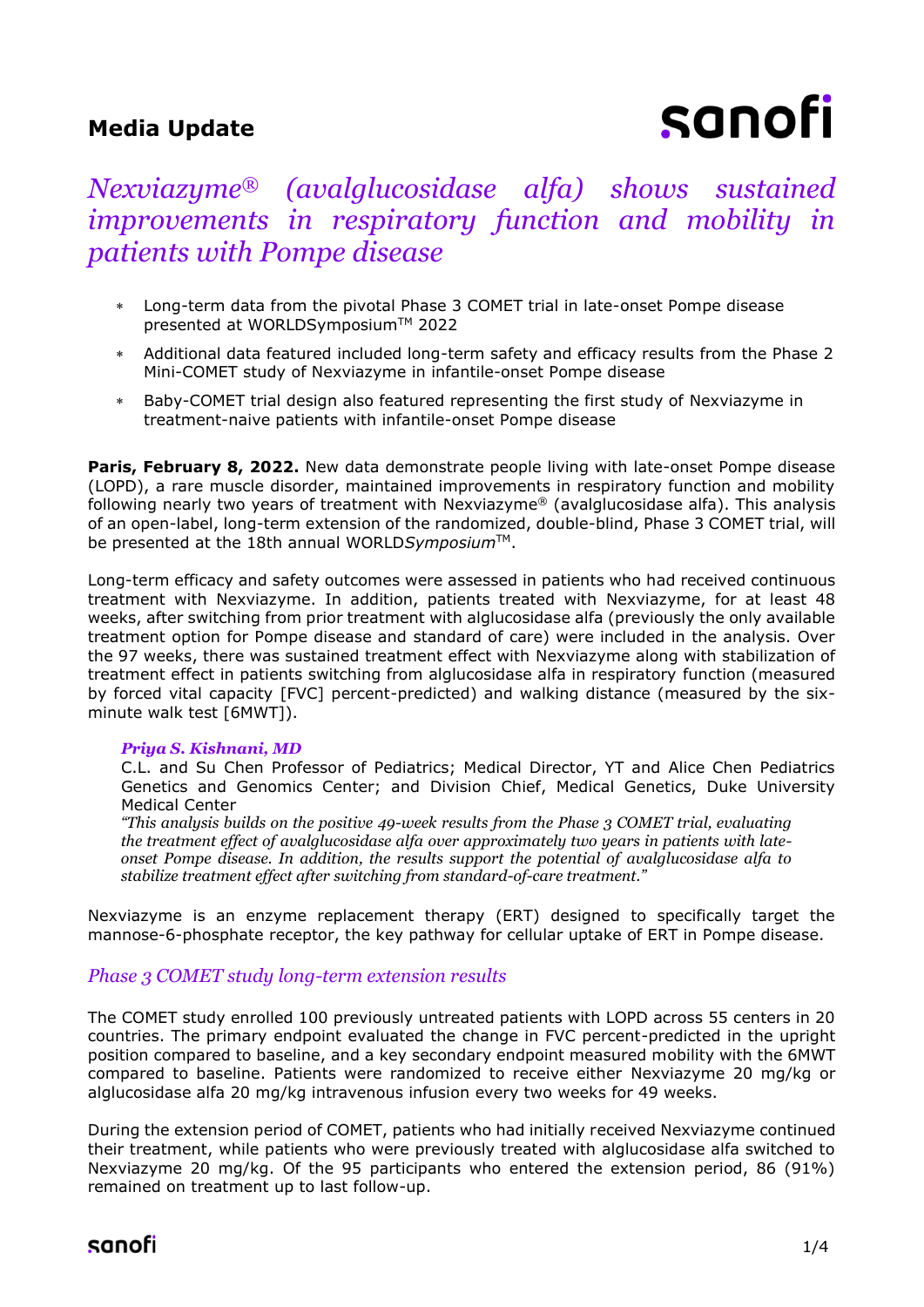After nearly two years, changes (LS mean [SE]) from baseline at week 97 showed:

- Treatment with Nexviazyme in both the primary analysis and extension periods led to a 2.65 (1.05) point improvement in FVC percent-predicted compared to baseline. Patients who were treated with Nexviazyme only during the extension period showed a 0.36 (1.12) point improvement compared to baseline.
- Patients who were treated with Nexviazyme during both the primary analysis and extension periods experienced an average increase of 18.6 (12.01) meters in walking distance as measured by the 6MWT compared with the distance walked at baseline. Patients who were treated with Nexviazyme only during the extension period showed an average increase of 4.56 (12.44) meters from baseline.

The safety profile was comparable between both treatment arms (those treated with Nexviazyme throughout the study and those switching to treatment with Nexviazyme) during treatment with Nexviazyme. No new safety signals were observed in patients who switched from alglucosidase alfa to Nexviazyme during the extension period. Across both groups, five individuals discontinued treatment during the extension period due to adverse events (AEs) (ocular hyperemia, erythema, urticaria, respiratory distress, acute myocardial infarction, pancreatic adenocarcinoma). Six participants experienced serious treatment-emergent adverse reactions potentially related to therapy.

# *Phase 2 Mini-COMET study long-term extension results*

Also for presentation at the WORLD*Symposium* are results from the extension period of the Phase 2 Mini-COMET trial. This open-label, ascending-dose, three-cohort study evaluated the safety and efficacy of Nexviazyme in patients under 18 years of age with infantile-onset Pompe disease (IOPD), a use that remains under investigation in the United States, who previously received alglucosidase alfa for six or more months and showed either a suboptimal response or a clinical decline. Patients were enrolled into one of three cohorts: (1) 20 mg/kg of Nexviazyme every two weeks  $(n=6)$ , (2) 40 mg/kg of Nexviazyme every two weeks  $(n=5)$ , and (3) randomized to Nexviazyme 40 mg/kg every two weeks (n=5) or alglucosidase alfa at their preenrollment stable dose (within a range of 20mg/kg every two weeks to 40mg/kg weekly [n=6]).

All 22 participants entered an extension period to receive up to 40 mg/kg of Nexviazyme every two weeks.

During the extension period:

- The most commonly reported treatment-emergent AEs were mild to moderate in severity and included rashes (8 participants), falls, pneumonia, pyrexia (7 participants each), headache, upper respiratory tract infections (6 participants each) and vomiting (5 participants). There were no serious or severe treatment-related AEs or deaths.
- The higher Nexviazyme dose (40 mg/kg every two weeks) had no increased safety risk seen in participants who switched from alglucosidase alfa to Nexviazyme.

After two years (at week 97), results showed that patients treated with Nexviazyme showed stable or improved motor function as measured by gross motor function measure (GMFM-88), quick motor function test (QMFT) total percent score, and Pompe-PEDI (Pediatric Evaluation of Disability Index) Functional Skills Scale. Additionally, all participants had a left ventricle mass zscore (LVMZ) score within normal range.

## *Alaa Hamed, M.D., MPH, MBA*

Global Head of Medical Affairs, Rare Diseases, Sanofi

*"These new data demonstrate the impact of Nexviazyme to provide sustained effect in key disease measures for both late-onset and infantile-onset Pompe disease. The research also adds to a growing body of evidence supporting this treatment's use as a new standard of care for this debilitating, life-long disease."*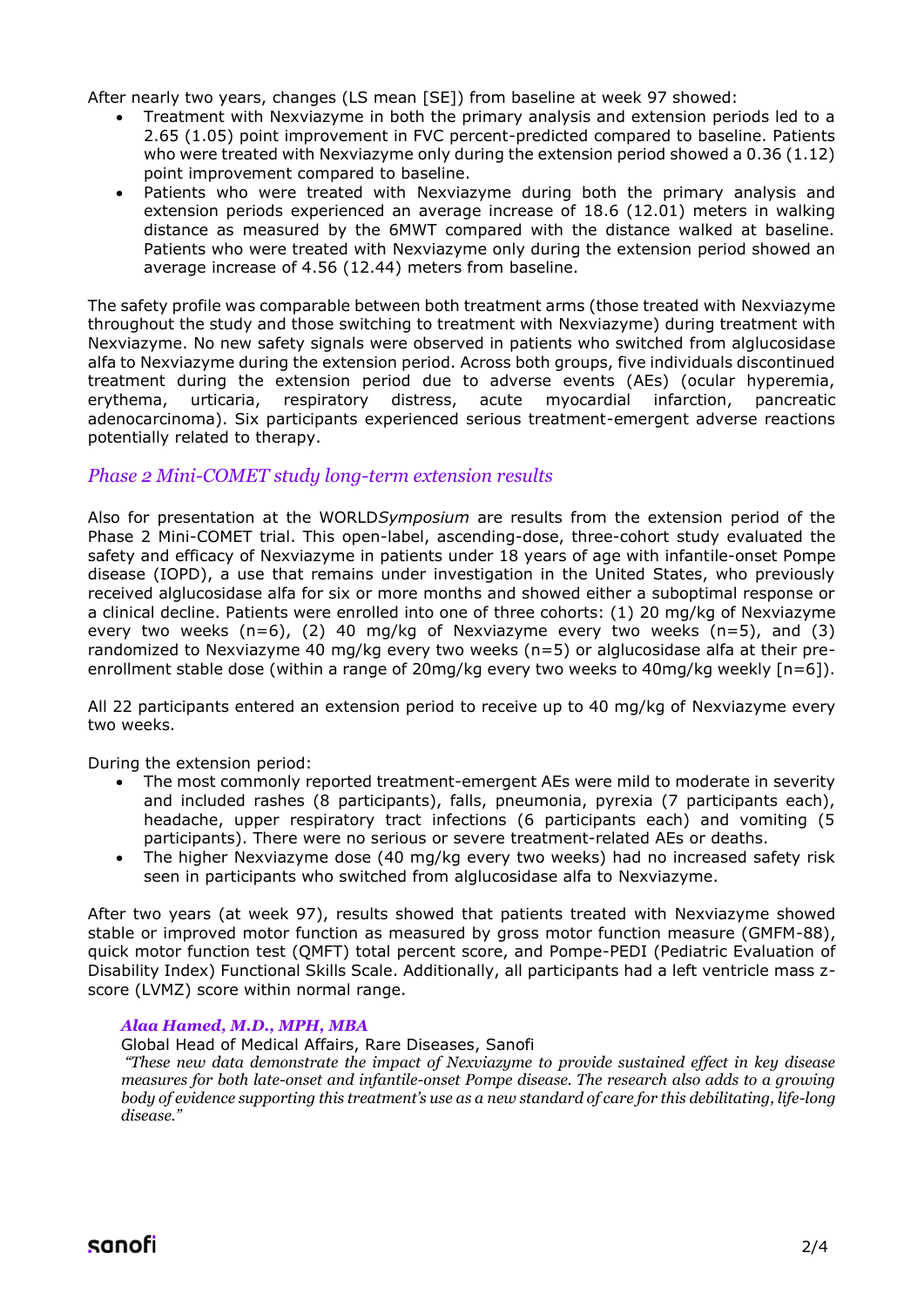# *Phase 3 Baby-COMET trial methodology*

The trial design of Baby-COMET, a Phase 3, single group, open-label, multinational, multi-center study will also be presented at the congress. Baby-COMET is the first study of Nexviazyme to include participants with IOPD who have never been treated. This study will determine the effects of Nexviazyme, externally compared with alglucosidase alfa, on overall and ventilator-free survival in participants with IOPD ≤6 months of age at enrollment.

# *About Pompe disease*

Pompe disease is caused by a genetic deficiency or dysfunction of the lysosomal enzyme acid alpha-glucosidase (GAA), which results in build-up of complex sugars (glycogen) in muscle cells throughout the body. The accumulation of glycogen leads to irreversible damage to the muscles, including the diaphragm muscle that supports lung function and skeletal muscles that affect mobility, as well as cardiac muscles in infantile-onset Pompe disease.

Pompe disease can present as infantile-onset Pompe disease (IOPD), the most severe form of Pompe disease with rapid onset in infancy, and late-onset Pompe disease (LOPD), which progressively damages muscles over time. LOPD symptoms may present at any age. However, due to the wide spectrum of clinical presentations and progressive nature of the disease, it can take seven to nine years before patients receive an accurate diagnosis. As the disease progresses, people with LOPD may require mechanical ventilation to help with breathing or a wheelchair to assist with mobility.

# *About Nexviazyme® (avalglucosidase alfa)*

Nexviazyme® (avalglucosidase alfa) is an enzyme replacement therapy designed to target the mannose-6-phosphate (M6P) receptor. Nexviazyme is approved in the U.S. for patients with late-onset Pompe disease who are one year of age or older. Use of Nexviazyme for infantileonset Pompe disease in the U.S. is investigational. Nexviazyme is also approved for the treatment of patients with late-onset Pompe disease and/or infantile-onset Pompe disease in several markets across the world including Japan, Canada, Switzerland, Australia and Brazil. In all other countries, use of Nexviazyme is investigational and its efficacy and safety have not been confirmed by the respective health authority.

#### *About Sanofi*

We are an innovative global healthcare company, driven by one purpose: we chase the miracles of science to improve people's lives. Our team, across some 100 countries, is dedicated to transforming the practice of medicine by working to turn the impossible into the possible. We provide potentially life-changing treatment options and life-saving vaccine protection to millions of people globally, while putting sustainability and social responsibility at the center of our ambitions.

Sanofi is listed on EURONEXT: SAN and NASDAQ: SNY

#### *Media Relations*

```
Sandrine Guendoul | + 33 6 25 09 14 25 | sandrine.guendoul@sanofi.com
Sally Bainsally.bain@sanofi.com
Chrystel Baude | + 33 6 70 98 70 59 | chrystel.baude@sanofi.com
Nicolas Obrist | + 33 6 77 21 27 55 | nicolas.obrist@sanofi.com
Victor Rouault | + 33 6 70 93 71 40 | victor.rouault@sanofi.com
Lisa Zobel | + 1 908 967 4605 | lisa.zobel@sanofi.com
```
#### *Investor Relations*

```
Eva Schaefer-Jansen | + 33 7 86 80 56 39 | eva.schaefer-jansen@sanofi.com
Arnaud Delépine | + 33 6 73 69 36 93 | arnaud.delepine@sanofi.com
Corentine Driancourt | + 33 6 40 56 92 21 | corentine.driancourt@sanofi.com
Felix Lauscher felix.lauscher@sanofi.com
Priya Nanduri | +1 908 981 5560 | priya.nanduri@sanofi.com
Nathalie Pham nathalie.pham@sanofi.com
```
# sanofi